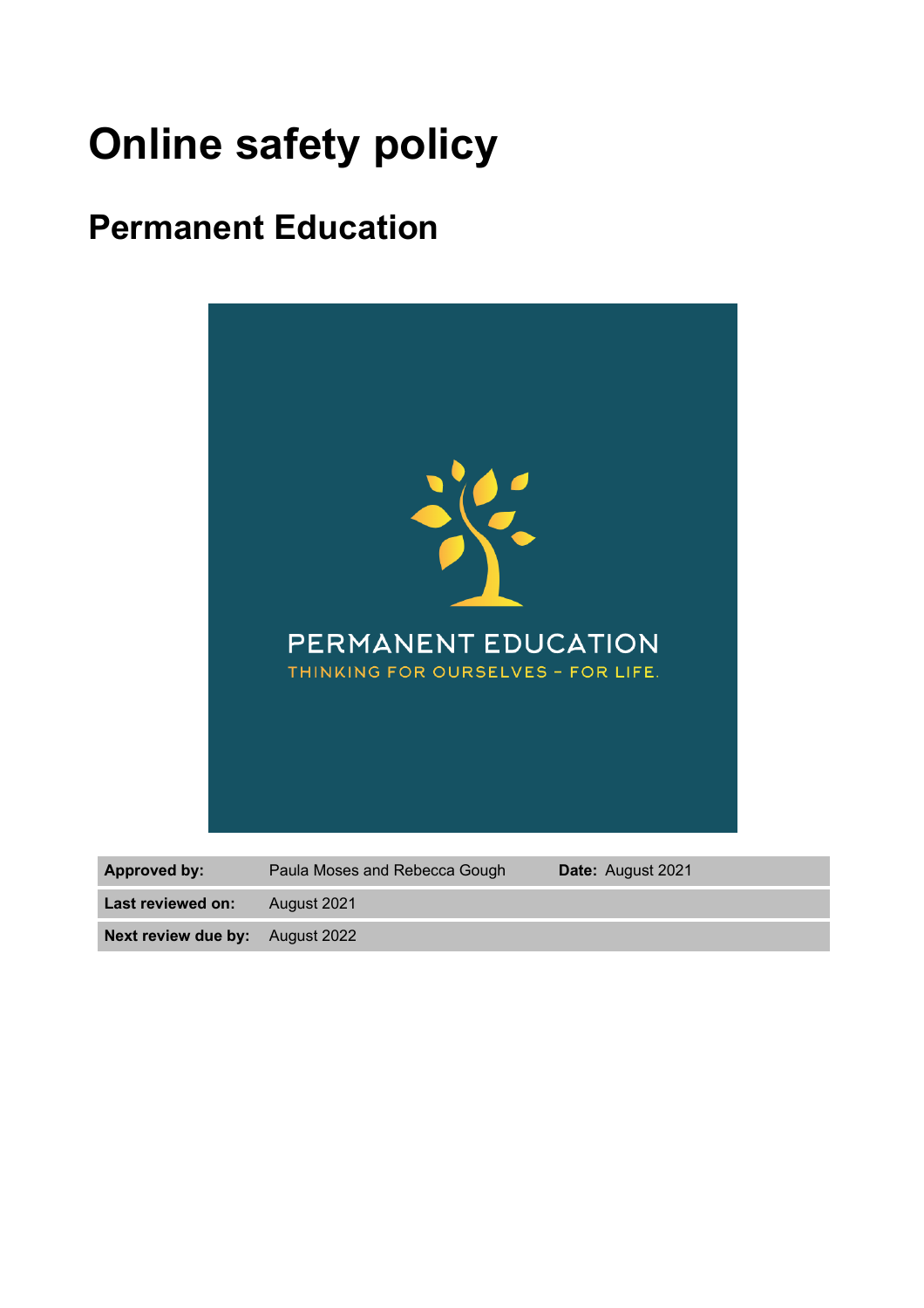## **Contents**

| Appendix 2: acceptable use agreement (staff, governors, volunteers and visitors)8 |
|-----------------------------------------------------------------------------------|
|                                                                                   |
|                                                                                   |
|                                                                                   |

## <span id="page-1-0"></span>**1. Aims**

Our company aims to:

- Have robust processes in place to ensure the online safety of pupils, staff, and volunteers.
- Deliver an effective approach to online safety, which empowers us to protect and educate the whole company's community in its use of technology
- Establish clear mechanisms to identify, intervene and escalate an incident, where appropriate

## <span id="page-1-1"></span>**2. Legislation and guidance**

This policy is based on the Department for Education's statutory safeguarding guidance, Keeping Children [Safe in Education](https://www.gov.uk/government/publications/keeping-children-safe-in-education--2), and its advice for schools on [preventing and tackling bullying](https://www.gov.uk/government/publications/preventing-and-tackling-bullying) and searching, screening [and confiscation.](https://www.gov.uk/government/publications/searching-screening-and-confiscation) It also refers to the Department's guidance on [protecting children from radicalisation](https://www.gov.uk/government/publications/protecting-children-from-radicalisation-the-prevent-duty).

It reflects existing legislation, including but not limited to the [Education Act 1996](https://www.legislation.gov.uk/ukpga/1996/56/contents) (as amended), the [Education and Inspections Act 2006](https://www.legislation.gov.uk/ukpga/2006/40/contents) and the [Equality Act 2010.](https://www.legislation.gov.uk/ukpga/2010/15/contents) In addition, it reflects the [Education Act 2011](http://www.legislation.gov.uk/ukpga/2011/21/contents/enacted), which has given teachers stronger powers to tackle cyber-bullying by, if necessary, searching for and deleting inappropriate images or files on pupils' electronic devices where they believe there is a 'good reason' to do so.

This policy complies with any funding agreement and articles of association.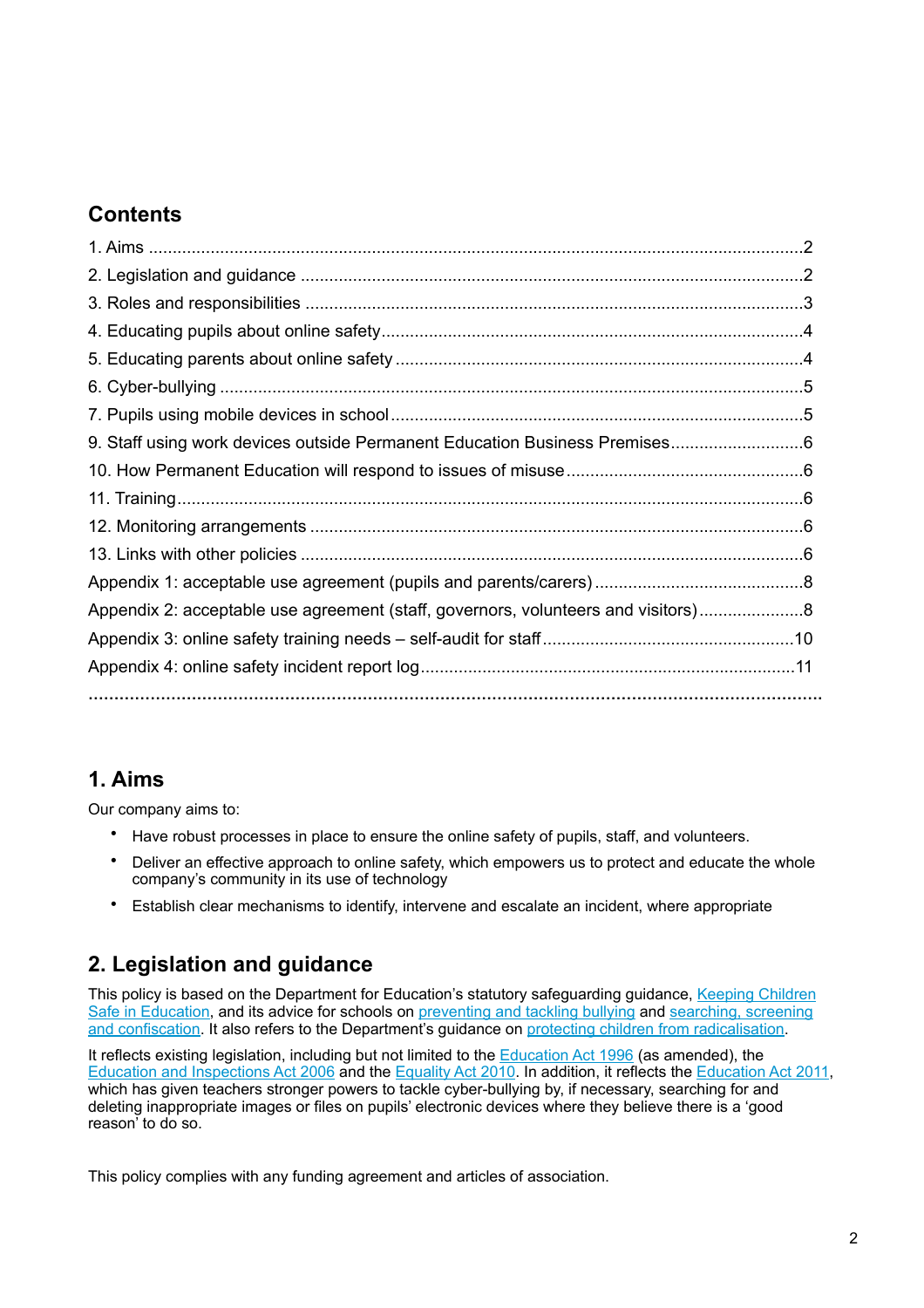## <span id="page-2-0"></span>**3. Roles and responsibilities**

#### **3.1 The Company Directors**

The company directors has overall responsibility for monitoring this policy and holding the staff to account for its implementation.

The company directors will co-ordinate regular meetings with appropriate staff to discuss online safety, and monitor online safety logs as provided by the designated safeguarding lead (DSL).

The company directors are responsible for ensuring that staff understand this policy, and that it is being implemented consistently throughout the setting.

#### **3.2 The designated safeguarding lead**

Details of Permanent Education's designated safeguarding lead (DSL) and deputy are set out in our child protection and safeguarding policy.

The DSL takes lead responsibility for online safety in school, in particular:

- Supporting leaders in ensuring that staff understand this policy and that it is being implemented consistently throughout the setting
- Working with the staff, as necessary, to address any online safety issues or incidents
- Ensuring that any online safety incidents are logged (see appendix 4) and dealt with appropriately in line with this policy
- Ensuring that any incidents of cyber-bullying are logged and dealt with appropriately in line with the settings behaviour policy
- Updating and delivering staff training on online safety (appendix 3 contains a self-audit for staff on online safety training needs)
- Liaising with other agencies and/or external services if necessary
- Providing regular reports on online safety in house to other directors.

This list is not intended to be exhaustive.

#### **3.4 The ICT manager**

The ICT manager role is fulfilled by the company directors and they are responsible for:

- Putting in place appropriate filtering and monitoring systems, which are updated on a regular basis and keep pupils safe from potentially harmful and inappropriate content and contact online while at school, including terrorist and extremist material
- Ensuring that the school's ICT systems are secure and protected against viruses and malware, and that such safety mechanisms are updated regularly
- Conducting a full security check and monitoring the company's ICT systems on a monthly basis
- Blocking access to potentially dangerous sites and, where possible, preventing the downloading of potentially dangerous files
- Ensuring that any online safety incidents are logged (see appendix 4) and dealt with appropriately in line with this policy
- Ensuring that any incidents of cyber-bullying are dealt with appropriately in line with the settings behaviour policy

This list is not intended to be exhaustive.

#### **3.5 All staff and volunteers**

All staff, including contractors and agency staff, and volunteers are responsible for:

- Maintaining an understanding of this policy
- Implementing this policy consistently
- Agreeing and adhering to the terms on acceptable use of the company's ICT systems and the internet (appendix 2), and ensuring that pupils follow the school's terms on acceptable use (appendix 1)
- Working with the DSL to ensure that any online safety incidents are logged (see appendix 4) and dealt with appropriately in line with this policy
- Ensuring that any incidents of cyber-bullying are dealt with appropriately in line with the settings behaviour policy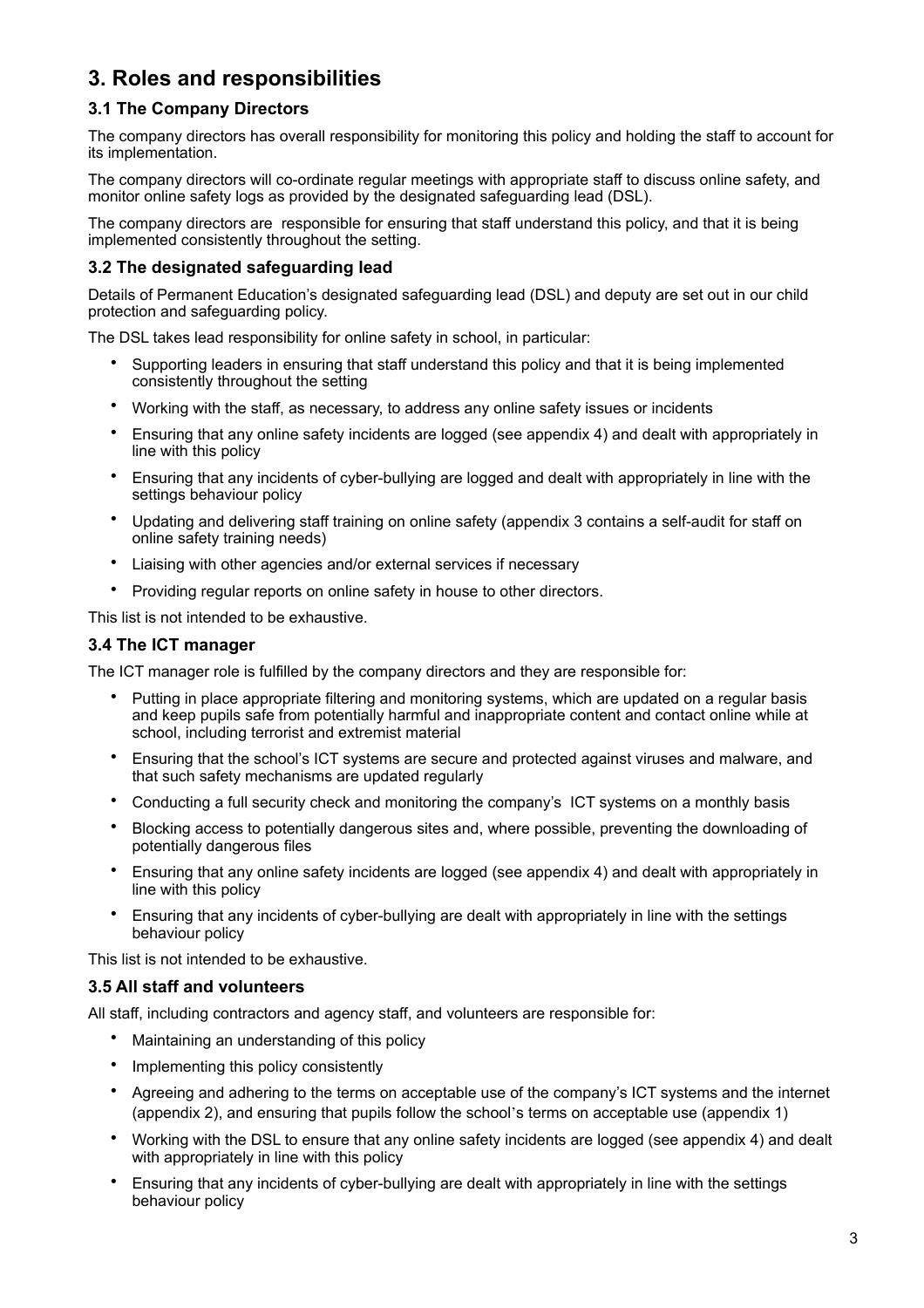This list is not intended to be exhaustive.

#### **3.6 Parents**

Parents are expected to:

- Notify a member of staff of any concerns or queries regarding this policy
- Ensure their child has read, understood and agreed to the terms on acceptable use of the settings ICT systems and internet (appendix 1)

Parents can seek further guidance on keeping children safe online from the following organisations and websites:

- What are the issues?, UK Safer Internet Centre: [https://www.saferinternet.org.uk/advice-centre/](https://www.saferinternet.org.uk/advice-centre/parents-and-carers/what-are-issues) [parents-and-carers/what-are-issues](https://www.saferinternet.org.uk/advice-centre/parents-and-carers/what-are-issues)
- Hot topics, Childnet International:<http://www.childnet.com/parents-and-carers/hot-topics>
- Parent factsheet, Childnet International: <http://www.childnet.com/ufiles/parents-factsheet-09-17.pdf>

#### **3.7 Visitors and members of the community**

Visitors and members of the community who use the company's ICT systems or internet will be made aware of this policy, when relevant, and expected to read and follow it. If appropriate, they will be expected to agree to the terms on acceptable use (appendix 2).

## <span id="page-3-0"></span>**4. Educating pupils about online safety**

Pupils will be taught about online safety as part of the curriculum. This is the resposability of the setting but will be promoted by Permanent Education.

In **Key Stage 1**, pupils will be taught to:

- Use technology safely and respectfully, keeping personal information private
- Identify where to go for help and support when they have concerns about content or contact on the internet or other online technologies

Pupils in **Key Stage 2** will be taught to:

- Use technology safely, respectfully and responsibly
- Recognise acceptable and unacceptable behaviour
- Identify a range of ways to report concerns about content and contact

In **Key Stage 3**, pupils will be taught to:

- Understand a range of ways to use technology safely, respectfully, responsibly and securely, including protecting their online identity and privacy
- Recognise inappropriate content, contact and conduct, and know how to report concerns

Pupils in **Key Stage 4** will be taught:

- To understand how changes in technology affect safety, including new ways to protect their online privacy and identity
- How to report a range of concerns

The safe use of social media and the internet will also be covered in other subjects where relevant.

## <span id="page-3-1"></span>**5. Educating parents about online safety**

Where appropriate, Permanent Education will raise parents' awareness of internet safety in letters or other communications home, and in information via our website or virtual learning environment (VLE). This policy will also be shared with parents.

If parents have any queries or concerns in relation to online safety, these should be raised in the first instance with the directors and/or the DSL.

Concerns or queries about this policy can be raised with any member of staff.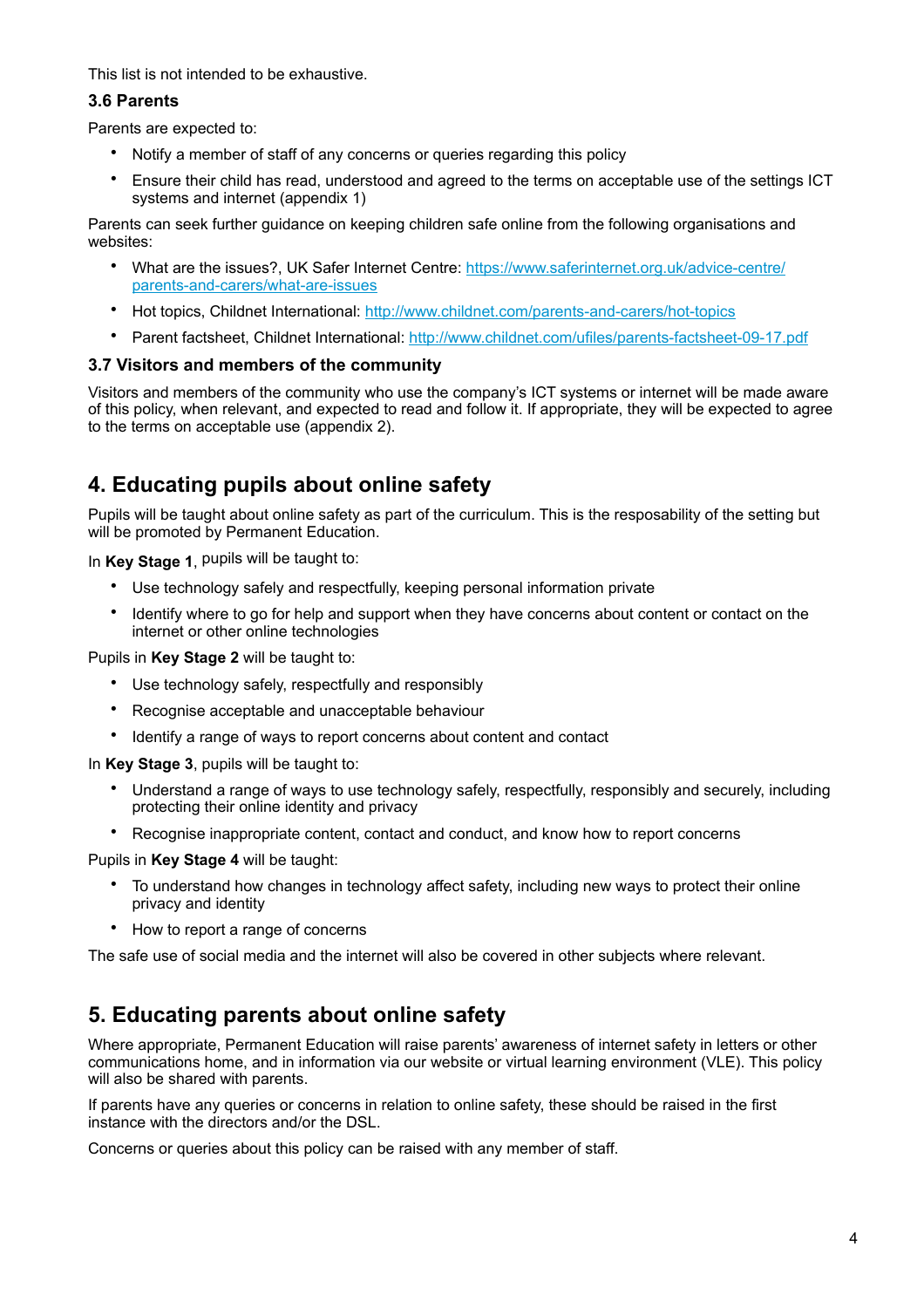## <span id="page-4-0"></span>**6. Cyber-bullying**

#### **6.1 Definition**

Cyber-bullying takes place online, such as through social networking sites, messaging apps or gaming sites. Like other forms of bullying, it is the repetitive, intentional harming of one person or group by another person or group, where the relationship involves an imbalance of power.

#### **6.2 Preventing and addressing cyber-bullying**

To help prevent cyber-bullying, we will ensure that pupils understand what it is and what to do if they become aware of it happening to them or others. We will ensure that pupils know how they can report any incidents and are encouraged to do so, including where they are a witness rather than the victim.

Permanent Education will actively discuss cyber-bullying with pupils, explaining the reasons why it occurs, the forms it may take and what the consequences can be. Group Leaders will discuss cyber-bullying with their focus groups.

Teaching staff are also encouraged to find opportunities to use aspects of the curriculum to cover cyberbullying. This includes personal, social, health and economic (PSHE) education, and other subjects where appropriate.

All staff and volunteers (where appropriate) receive training on cyber-bullying, its impact and ways to support pupils, as part of safeguarding training (see section 11 for more detail).

In relation to a specific incident of cyber-bullying, Permanent Education will follow the processes set out in the behaviour policy. Where illegal, inappropriate or harmful material has been spread among pupils, Permanent Education will use all reasonable endeavours to ensure the incident is contained.

The DSL will consider whether the incident should be reported to the police if it involves illegal material, and will work with external services if it is deemed necessary to do so.

#### **6.3 Examining electronic devices**

**S**taff have the specific power under the Education and Inspections Act 2006 (which has been increased by the Education Act 2011) to search for and, if necessary, delete inappropriate images or files on pupils' electronic devices, including mobile phones, iPads and other tablet devices, where they believe there is a 'good reason' to do so.

When deciding whether there is a good reason to examine or erase data or files on an electronic device, staff must reasonably suspect that the data or file in question has been, or could be, used to:

- Cause harm, and/or
- Disrupt teaching, and/or
- Break any of the agreed rules

If inappropriate material is found on the device, it is up to the staff member in conjunction with the DSL or other member of the senior leadership team to decide whether they should:

- Delete that material, or
- Retain it as evidence (of a criminal offence or a breach of school discipline), and/or
- Report it to the police

Any searching of pupils will be carried out in line with the DfE's latest guidance on [screening, searching and](https://www.gov.uk/government/publications/searching-screening-and-confiscation)  [confiscation.](https://www.gov.uk/government/publications/searching-screening-and-confiscation)

Any complaints about searching for or deleting inappropriate images or files on pupils' electronic devices will be dealt with through the company's complaints procedure.

## <span id="page-4-1"></span>**7. Pupils using mobile devices in school**

Pupils may bring mobile devices into the setting, but are not permitted to use them during:

- Lessons
- Any other activities organised by the Permanent Education

Any use of mobile devices in activities by pupils must be in line with the acceptable use agreement (see appendix 1).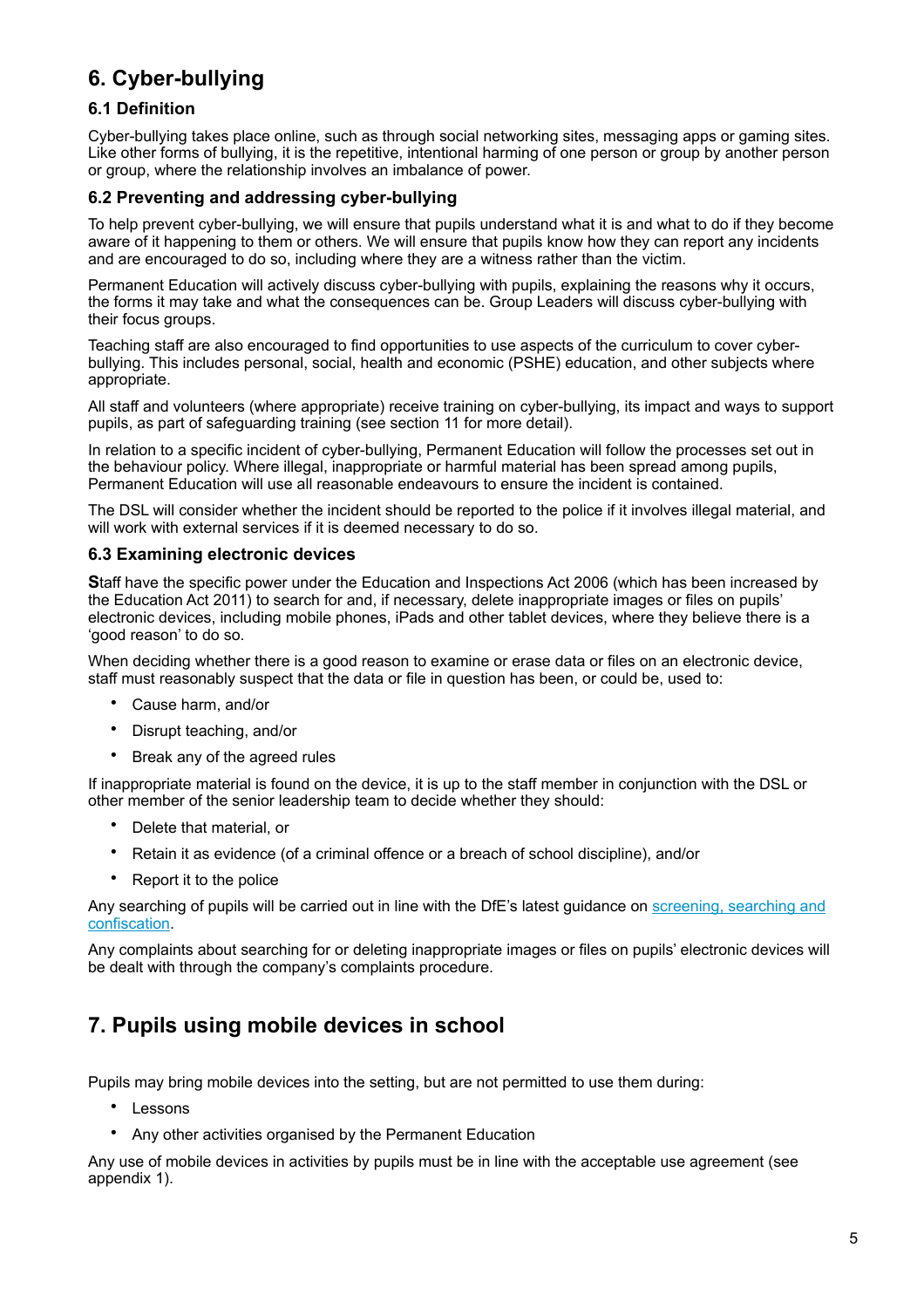Any breach of the acceptable use agreement by a pupil may trigger disciplinary action in line with the Permanent Education's behaviour policy, which may result in the confiscation of their device.

## <span id="page-5-0"></span>**9. Staff using work devices outside Permanent Education Business Premises**

Staff members using a work device outside business premises must not install any unauthorised software on the device and must not use the device in any way which would violate the Permanent Education's terms of acceptable use, as set out in appendix 2.

Staff must ensure that their work device is secure and password-protected, and that they do not share their password with others. They must take all reasonable steps to ensure the security of their work device when using it outside school. Any USB devices containing data relating to the school must be encrypted.

If staff have any concerns over the security of their device, they must seek advice from their line manager.

Work devices must be used solely for work activities.

#### <span id="page-5-1"></span>**10. How Permanent Education will respond to issues of misuse**

Where a pupil misuses the ICT systems or internet, we will follow the procedures set out in the behaviour policy. The action taken will depend on the individual circumstances, nature and seriousness of the specific incident, and will be proportionate.

Where a staff member misuses the company's ICT systems or the internet, or misuses a personal device where the action constitutes misconduct, the matter will be dealt with in accordance with the staff disciplinary procedures. The action taken will depend on the individual circumstances, nature and seriousness of the specific incident.

Permanent Education will consider whether incidents which involve illegal activity or content, or otherwise serious incidents, should be reported to the police.

## <span id="page-5-2"></span>**11. Training**

All new staff members will receive training, as part of their induction, on safe internet use and online safeguarding issues including cyber-bullying and the risks of online radicalisation.

All staff members will receive refresher training at least once each academic year as part of safeguarding training, as well as relevant updates as required (for example through emails, e-bulletins and staff meetings).

The DSL and Deputy DSL will undertake child protection and safeguarding training, which will include online safety, at least every 2 years. They will also update their knowledge and skills on the subject of online safety at regular intervals, and at least annually.

Volunteers will receive appropriate training and updates, if applicable.

More information about safeguarding training is set out in our child protection and safeguarding policy.

## <span id="page-5-3"></span>**12. Monitoring arrangements**

The DSL logs behaviour and safeguarding issues related to online safety. An incident report log can be found in appendix 4.

This policy will be reviewed yearly by the Directors. At every review, the policy will be shared with all staff.

## <span id="page-5-4"></span>**13. Links with other policies**

This online safety policy is linked to our:

- Child protection and safeguarding policy
- Behaviour policy
- Staff disciplinary procedures
- Data protection policy and privacy notices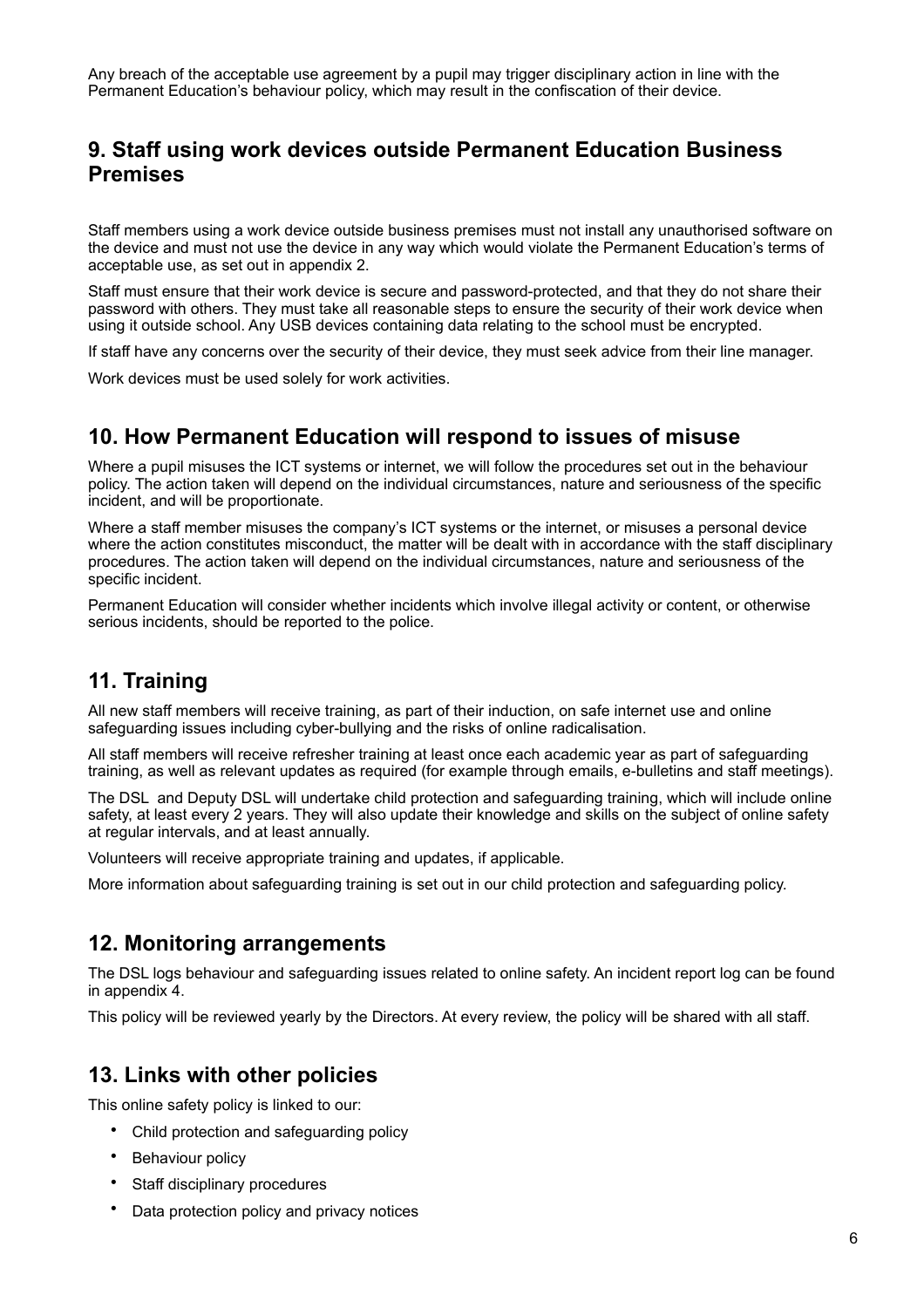• Complaints procedure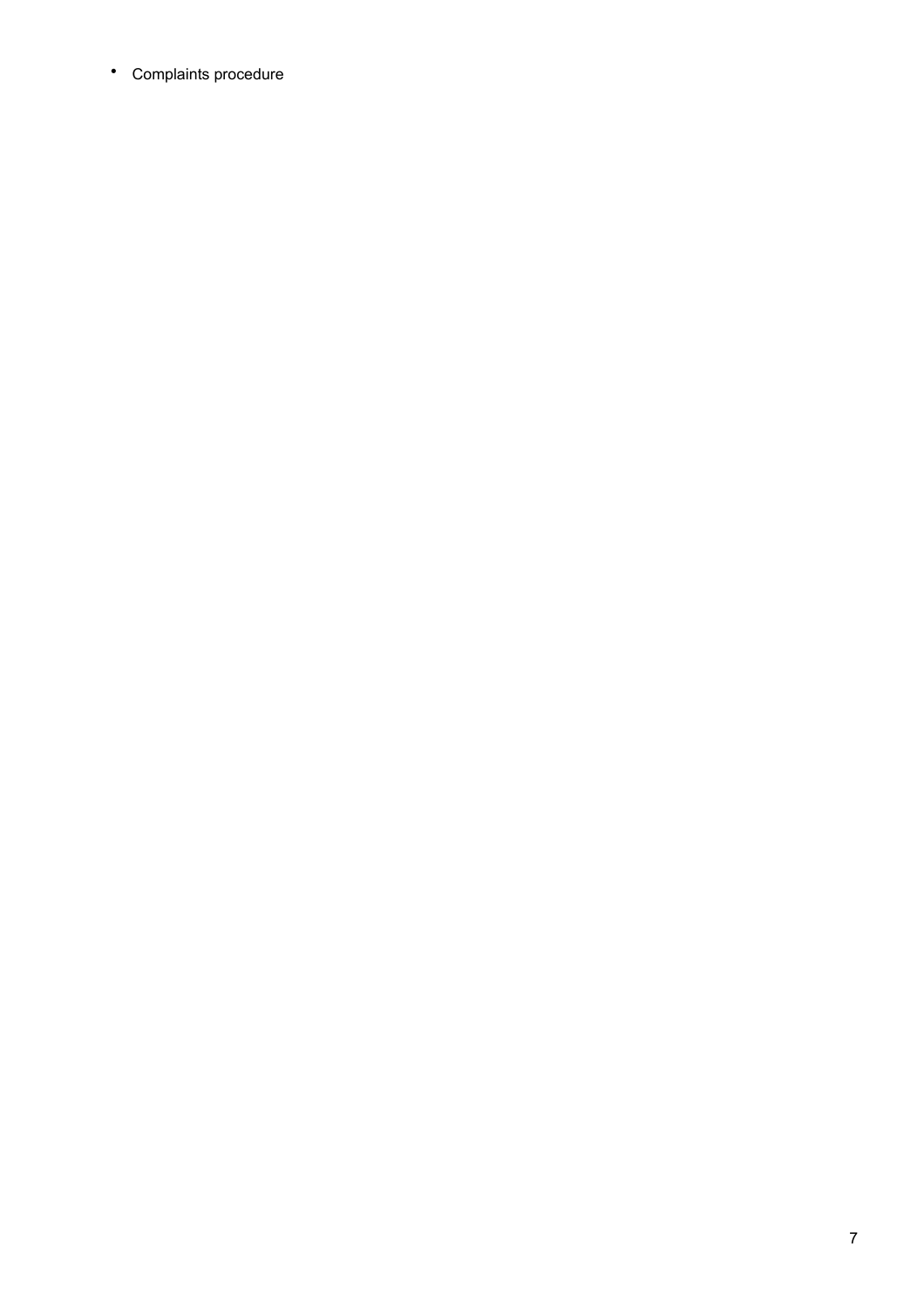## <span id="page-7-0"></span>**Appendix 1: acceptable use agreement (pupils and parents/carers)**

*Adapt this agreement to reflect your school's approach, in line with any changes you made to this policy.*

## **Acceptable use of the school's ICT systems and internet: agreement for pupils and parents/carers**

#### **Name of pupil:**

**When using the school's ICT systems and accessing the internet in school, I will not:** 

- Use them for a non-educational purpose
- Use them without a teacher being present, or without a teacher's permission
- Access any inappropriate websites
- Access social networking sites (unless my teacher has expressly allowed this as part of a learning activity)
- Use chat rooms
- Open any attachments in emails, or follow any links in emails, without first checking with a teacher
- Use any inappropriate language when communicating online, including in emails
- Share my password with others or log in to the school's network using someone else's details
- Give my personal information (including my name, address or telephone number) to anyone without the permission of my teacher or parent/carer
- Arrange to meet anyone offline without first consulting my parent/carer, or without adult supervision

If I bring a personal mobile phone or other personal electronic device into school:

- I will not use it during lessons, tutor group time, clubs or other activities organised by the school, without a teacher's permission
- I will use it responsibly, and will not access any inappropriate websites or other inappropriate material or use inappropriate language when communicating online

I agree that the school will monitor the websites I visit.

I will immediately let a teacher or other member of staff know if I find any material which might upset, distress or harm me or others.

I will always use the school's ICT systems and internet responsibly.

| Signed (pupil):                                                                                                                                                                                                                                                                                                                                                            | Date: |  |  |  |  |  |
|----------------------------------------------------------------------------------------------------------------------------------------------------------------------------------------------------------------------------------------------------------------------------------------------------------------------------------------------------------------------------|-------|--|--|--|--|--|
| <b>Parent/carer agreement:</b> I agree that my child can use the school's ICT systems and internet when<br>appropriately supervised by a member of school staff. I agree to the conditions set out above for pupils<br>using the school's ICT systems and internet, and for using personal electronic devices in school, and<br>will make sure my child understands these. |       |  |  |  |  |  |
| Signed (parent/carer):                                                                                                                                                                                                                                                                                                                                                     | Date: |  |  |  |  |  |

## <span id="page-7-1"></span>**Appendix 2: acceptable use agreement (staff, governors, volunteers and visitors)**

*Adapt this agreement to reflect your school's approach, in line with any changes you made to this policy.*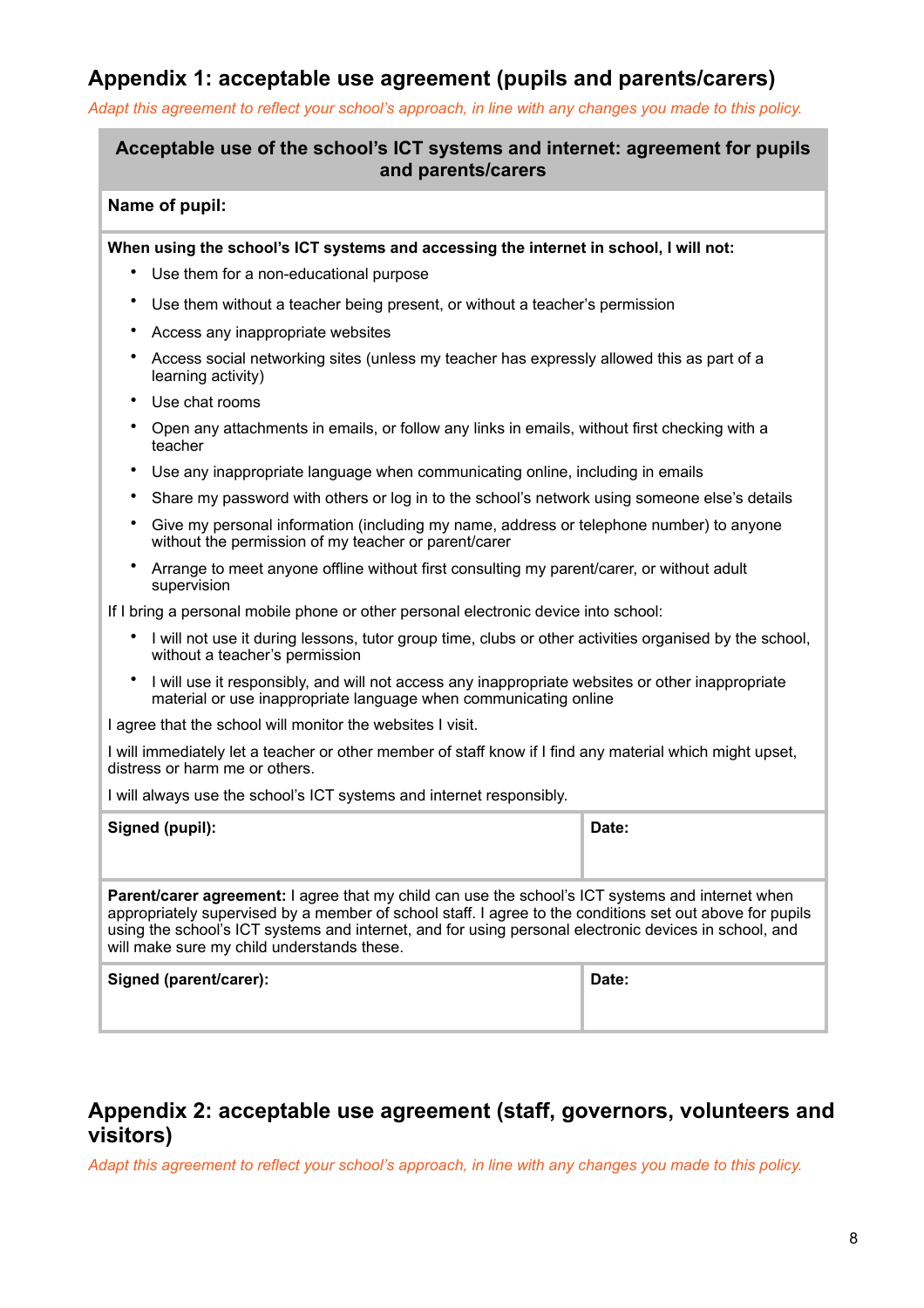#### **Acceptable use of the school's ICT systems and the internet: agreement for staff, governors, volunteers and visitors**

#### **Name of staff member/governor/volunteer/visitor:**

When using the school's ICT systems and accessing the internet in school, or outside school on a work device, I will not:

- Access, or attempt to access inappropriate material, including but not limited to material of a violent, criminal or pornographic nature
- Use them in any way which could harm the school's reputation
- Access social networking sites or chat rooms
- Use any improper language when communicating online, including in emails or other messaging services
- Install any unauthorised software
- Share my password with others or log in to the school's network using someone else's details

I will only use the school's ICT systems and access the internet in school, or outside school on a work device, for educational purposes or for the purpose of fulfilling the duties of my role.

I agree that the school will monitor the websites I visit.

I will take all reasonable steps to ensure that work devices are secure and password-protected when using them outside school, and keep all data securely stored in accordance with this policy and the school's data protection policy.

I will let the designated safeguarding lead (DSL) and ICT manager know if a pupil informs me they have found any material which might upset, distress or harm them or others, and will also do so if I encounter any such material.

I will always use the school's ICT systems and internet responsibly, and ensure that pupils in my care do so too.

| Signed (staff member/governor/volunteer/visitor): | Date: |
|---------------------------------------------------|-------|
|                                                   |       |
|                                                   |       |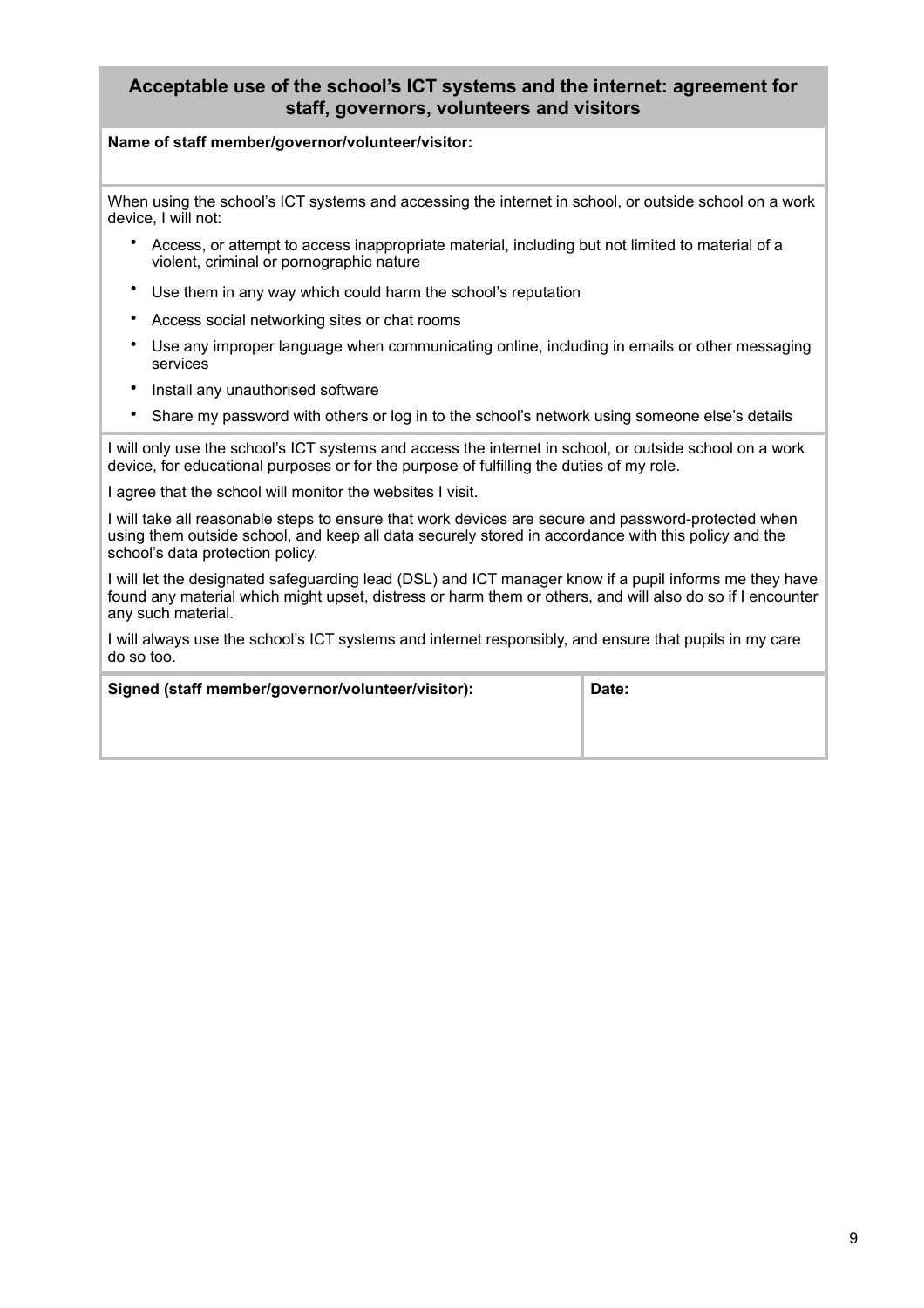## <span id="page-9-0"></span>**Appendix 3: online safety training needs – self-audit for staff**

*Adapt this audit form to suit your needs.*

| Online safety training needs audit                                                                                     |       |  |  |  |  |  |  |
|------------------------------------------------------------------------------------------------------------------------|-------|--|--|--|--|--|--|
| Name of staff member/volunteer:                                                                                        | Date: |  |  |  |  |  |  |
| Do you know the name of the person who has lead responsibility for<br>online safety in school?                         |       |  |  |  |  |  |  |
| Do you know what you must do if a pupil approaches you with a concern<br>or issue?                                     |       |  |  |  |  |  |  |
| Are you familiar with the school's acceptable use agreement for staff,<br>volunteers, governors and visitors?          |       |  |  |  |  |  |  |
| Are you familiar with the school's acceptable use agreement for pupils<br>and parents?                                 |       |  |  |  |  |  |  |
| Do you regularly change your password for accessing the school's ICT<br>systems?                                       |       |  |  |  |  |  |  |
| Are you familiar with the school's approach to tackling cyber-bullying?                                                |       |  |  |  |  |  |  |
| Are there any areas of online safety in which<br>you would like training/further training? Please<br>record them here. |       |  |  |  |  |  |  |